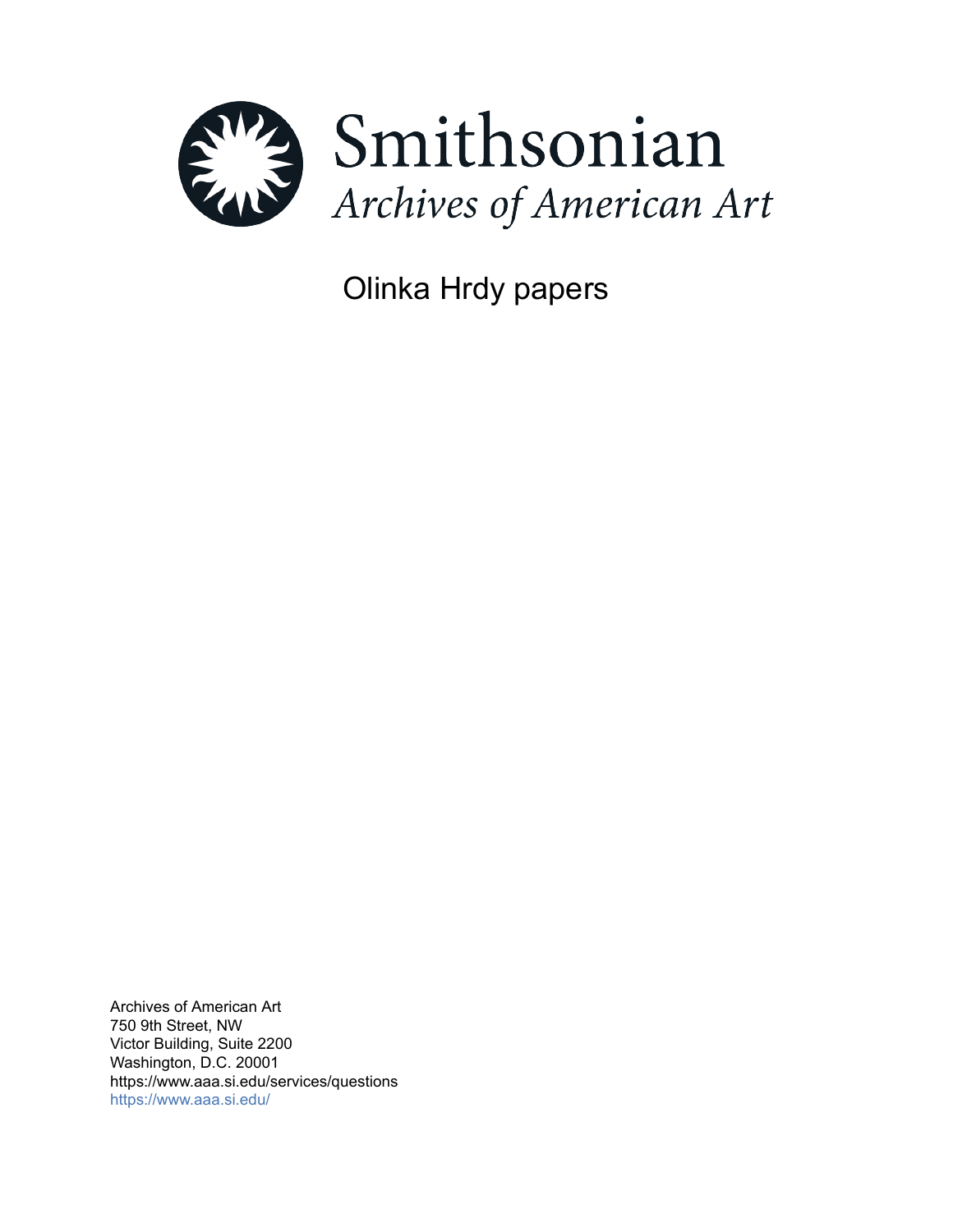# **Table of Contents**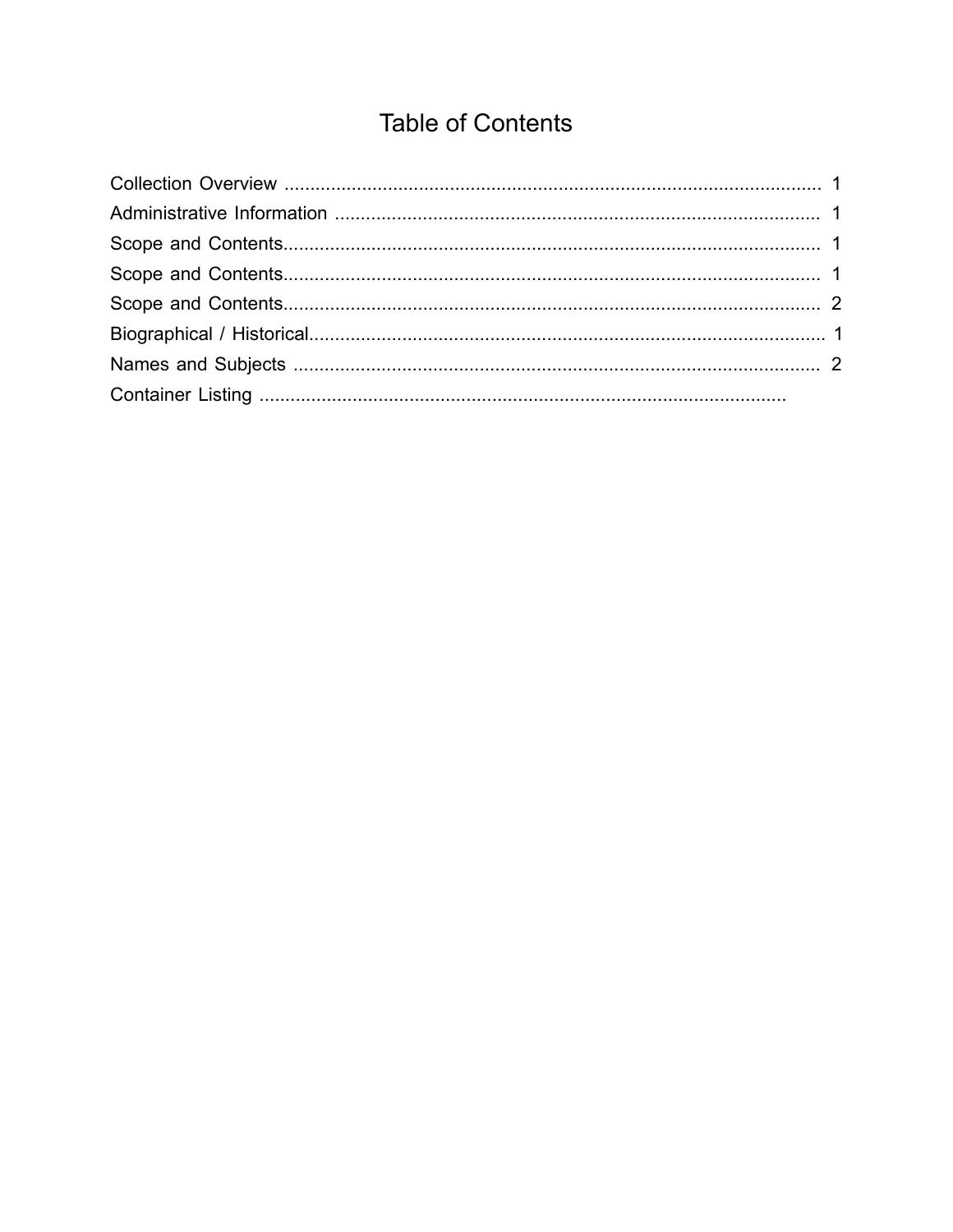| <b>Repository:</b> | Archives of American Art                   |
|--------------------|--------------------------------------------|
| Title:             | Olinka Hrdy papers                         |
| Date:              | 1913-1955                                  |
| Identifier:        | AAA.hrdyolin                               |
| Creator:           | Hrdy, Olinka, 1902-                        |
| Extent:            | 200 Items ((on 2 partial microfilm reels)) |
| Language:          | English.                                   |

## <span id="page-2-0"></span>**Collection Overview**

## <span id="page-2-1"></span>**Administrative Information**

#### Acquisition Information

Lent for microfilming 1964 by Olinka Hrdy.

#### Location of Originals

Originals returned to the lender after microfilming.

#### Available Formats

35mm microfilm reels LA 7 and LA 8 available at Archives of American Art offices through interlibrary loan.

#### **Restrictions**

The Archives of American art does not own the original papers. Use is limited to the microfilm copy.

## <span id="page-2-4"></span>**Biographical / Historical**

Muralist and designer. Born 1902, Prague, Okla.

## <span id="page-2-2"></span>**Scope and Contents**

Correspondence, photographs and printed material, 1913-1955.

## <span id="page-2-3"></span>**Scope and Contents**

Reel LA7: Scrapbook containing family photogrpahs, photographs of Hrdy and her work, newspaper clippings, articles and miscellaneous items. Included is a letter from Frank Lloyd Wright, July 27, 1933, commenting on her work and inviting her to visit him to discuss it.